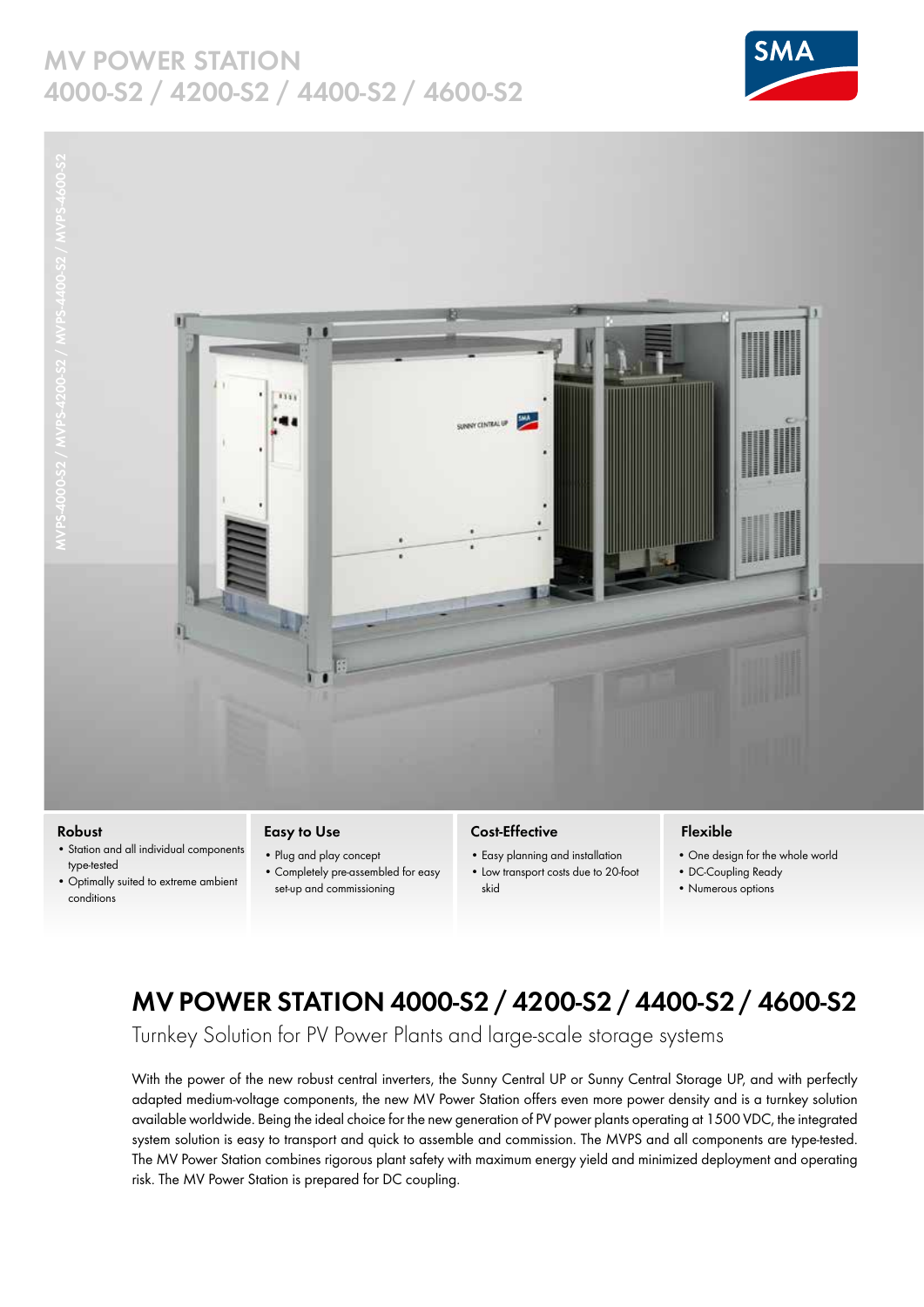# **MV POWER STATION 4000-S2 / 4200-S2 / 4400-S2 / 4600-S2**

| Technical Data                                                                                                                                                  | <b>MVPS 4000-S2</b>                                                 | <b>MVPS 4200-S2</b>                   |
|-----------------------------------------------------------------------------------------------------------------------------------------------------------------|---------------------------------------------------------------------|---------------------------------------|
| Input (DC)                                                                                                                                                      |                                                                     |                                       |
|                                                                                                                                                                 | 1 x SC 4000 UP or                                                   | 1 x SC 4200 UP or                     |
| Available inverters                                                                                                                                             | 1 x SCS 3450 UP or                                                  | 1 x SCS 3600 UP or                    |
| Max. input voltage                                                                                                                                              | 1 x SCS 3450 UP-XT<br>1500 V                                        | 1 x SCS 3600 UP-XT<br>1500 V          |
|                                                                                                                                                                 |                                                                     |                                       |
| Number of DC inputs<br>Integrated zone monitoring                                                                                                               | dependent on the selected inverters<br>$\circ$                      |                                       |
| Available DC fuse sizes (per input)                                                                                                                             | 200 A, 250 A, 315 A, 350 A, 400 A, 450 A, 500 A                     |                                       |
| Output (AC) on the medium-voltage side                                                                                                                          |                                                                     |                                       |
| Rated power at SC UP (at -25 $^{\circ}$ C to +35 $^{\circ}$ C /40 $^{\circ}$ C optional 50 $^{\circ}$ C) <sup>11</sup>                                          | 4000 kVA / 3600 kVA                                                 | 4200 kVA / 3780 kVA                   |
| Rated power at SCS UP (at -25°C bis +25°C / 40°C optional 50°C) <sup>11</sup>                                                                                   | 3450 kVA / 2930 kVA                                                 | 3620 kVA / 3075 kVA                   |
| Charging power at SCS UP-XT (at -25°C bis +25°C / 40°C optional 50°C) <sup>11</sup>                                                                             | 3590 kVA / 3000 kVA                                                 | 3770 kVA / 3150 kVA                   |
| Discharging power at SCS UP-XT (at -25°C bis +25°C / 40°C optional 50°C) <sup>11</sup>                                                                          | 4000 kVA / 3400 kVA                                                 | 4200 kVA / 3570 kVA                   |
| Typical nominal AC voltages                                                                                                                                     | 10 kV to 35 kV                                                      | 10 kV to 35 kV                        |
|                                                                                                                                                                 |                                                                     |                                       |
| AC power frequency                                                                                                                                              | 50 Hz / 60 Hz                                                       | 50 Hz / 60 Hz                         |
| Transformer vector group Dy11 / YNd11 / YNy0                                                                                                                    | $\bullet$ /0/0                                                      | $\bullet$ / $\circ$ / $\circ$         |
| Transformer cooling methods                                                                                                                                     | KNAN <sup>2)</sup>                                                  | KNAN <sup>2)</sup>                    |
| Transformer no-load losses Standard / Eco Design 1 / Eco Design 2                                                                                               | $\bullet$ /0/0                                                      | $\bullet$ / $\circ$ / $\circ$         |
| Transformer short-circuit losses Standard / Eco Design 1 / Eco Design 2                                                                                         | $\bullet$ /0/0                                                      | $\bullet$ /0/0                        |
| Max, total harmonic distortion                                                                                                                                  |                                                                     | < 3%                                  |
| Reactive power feed-in (up to 60% of nominal power)                                                                                                             |                                                                     | $\circ$                               |
| Power factor at rated power / displacement power factor adjustable                                                                                              | 1 / 0.8 overexcited to 0.8 underexcited                             |                                       |
| Inverter efficiency                                                                                                                                             |                                                                     |                                       |
| Max. efficiency <sup>3)</sup> / European efficiency <sup>3)</sup> / CEC weighted efficiency <sup>4)</sup>                                                       | 98.8% / 98.6% / 98.5%                                               | 98.8% / 98.7% / 98.5%                 |
| <b>Protective devices</b>                                                                                                                                       |                                                                     |                                       |
| Input-side disconnection point                                                                                                                                  | DC load-break switch                                                |                                       |
| Output-side disconnection point                                                                                                                                 |                                                                     | Medium-voltage vacuum circuit breaker |
| DC overvoltage protection                                                                                                                                       | Surge arrester type I                                               |                                       |
| Galvanic isolation                                                                                                                                              |                                                                     |                                       |
| Internal arc classification medium-voltage control room (according to IEC 62271-202)                                                                            |                                                                     | IAC A 20 kA 1 s                       |
| <b>General Data</b>                                                                                                                                             |                                                                     |                                       |
| Dimensions $(W/H/D)$                                                                                                                                            | 6058 mm / 2896 mm / 2438 mm                                         |                                       |
| Weight                                                                                                                                                          | $< 18 +$                                                            |                                       |
| Self-consumption (max. / partial load / average) <sup>11</sup>                                                                                                  | $< 8.1$ kW $/ < 1.8$ kW $/ < 2.0$ kW                                |                                       |
| Self-consumption (stand-by) <sup>1)</sup>                                                                                                                       | $<$ 370 W                                                           |                                       |
| Ambient temperature -25°C to +45°C / -25°C to +55°C / -40°C to +45°C                                                                                            | $\bullet$ /0/0                                                      |                                       |
| Degree of protection according to IEC 60529                                                                                                                     | Control rooms IP23D, inverter electronics IP54                      |                                       |
| Environment: standard / harsh                                                                                                                                   | $\bullet$ / $\circ$                                                 |                                       |
| Degree of protection according to IEC 60721-3-4 (4C1, 4S2 / 4C2, 4S4)                                                                                           | $\bullet$ / $\circ$                                                 |                                       |
| Maximum permissible value for relative humidity                                                                                                                 |                                                                     | 95% (for 2 months/year)               |
| Max. operating altitude above mean sea level 1000 m / 2000 m                                                                                                    | $\bullet$ / $\circ$                                                 |                                       |
| Fresh air consumption of inverter                                                                                                                               |                                                                     | 6500 m <sup>3</sup> /h                |
| Features                                                                                                                                                        |                                                                     |                                       |
| DC terminal                                                                                                                                                     |                                                                     | Terminal lug                          |
| AC connection                                                                                                                                                   |                                                                     | Outer-cone angle plug                 |
| Tap changer for MV-transformer: without / with                                                                                                                  | $\bullet$ / $\circ$                                                 |                                       |
| Shield winding for MV-Transformer: without / with                                                                                                               |                                                                     | $\bullet$ / $\circ$                   |
| Monitoring package                                                                                                                                              | $\circ$                                                             |                                       |
| Station enclosure color                                                                                                                                         | <b>RAL 7004</b>                                                     |                                       |
| Transformer for external loads: without / 10 / 20 / 30 / 40 / 50 / 60 kVA                                                                                       |                                                                     | $\bullet$ /0/0/0/0/0/0                |
| Medium-voltage switchgear: without / 1 feeder / 3 feeders                                                                                                       |                                                                     |                                       |
| 2 cable feeders with load-break switch, 1 transformer feeder with circuit breaker, internal arc<br>classification IAC A FL 20 kA 1 s according to IEC 62271-200 |                                                                     | $\bullet$ / $\circ$ / $\circ$         |
| Short circuit rating medium voltage switchgear (20 kA 1 s / 20 kA 3 s / 25 kA 1s)                                                                               |                                                                     | $\bullet$ /0/0                        |
| Accessories for medium-voltage switchgear: without / auxiliary contacts / motor for transfor-                                                                   |                                                                     |                                       |
| mer feeder / cascade control / monitoring                                                                                                                       | 0/0/0/0/0                                                           |                                       |
| Integrated oil containment: without / with                                                                                                                      |                                                                     | $\bullet$ / $\circ$                   |
| Industry standards (for other standards see the inverter datasheet)                                                                                             | IEC 60076, IEC 62271-200, IEC 62271-202, EN50588-1, CSC Certificate |                                       |
| O Optional features - Not available<br>• Standard features                                                                                                      |                                                                     |                                       |
| Type designation                                                                                                                                                | MVPS-4000-S2                                                        | MVPS-4200-S2                          |
|                                                                                                                                                                 |                                                                     |                                       |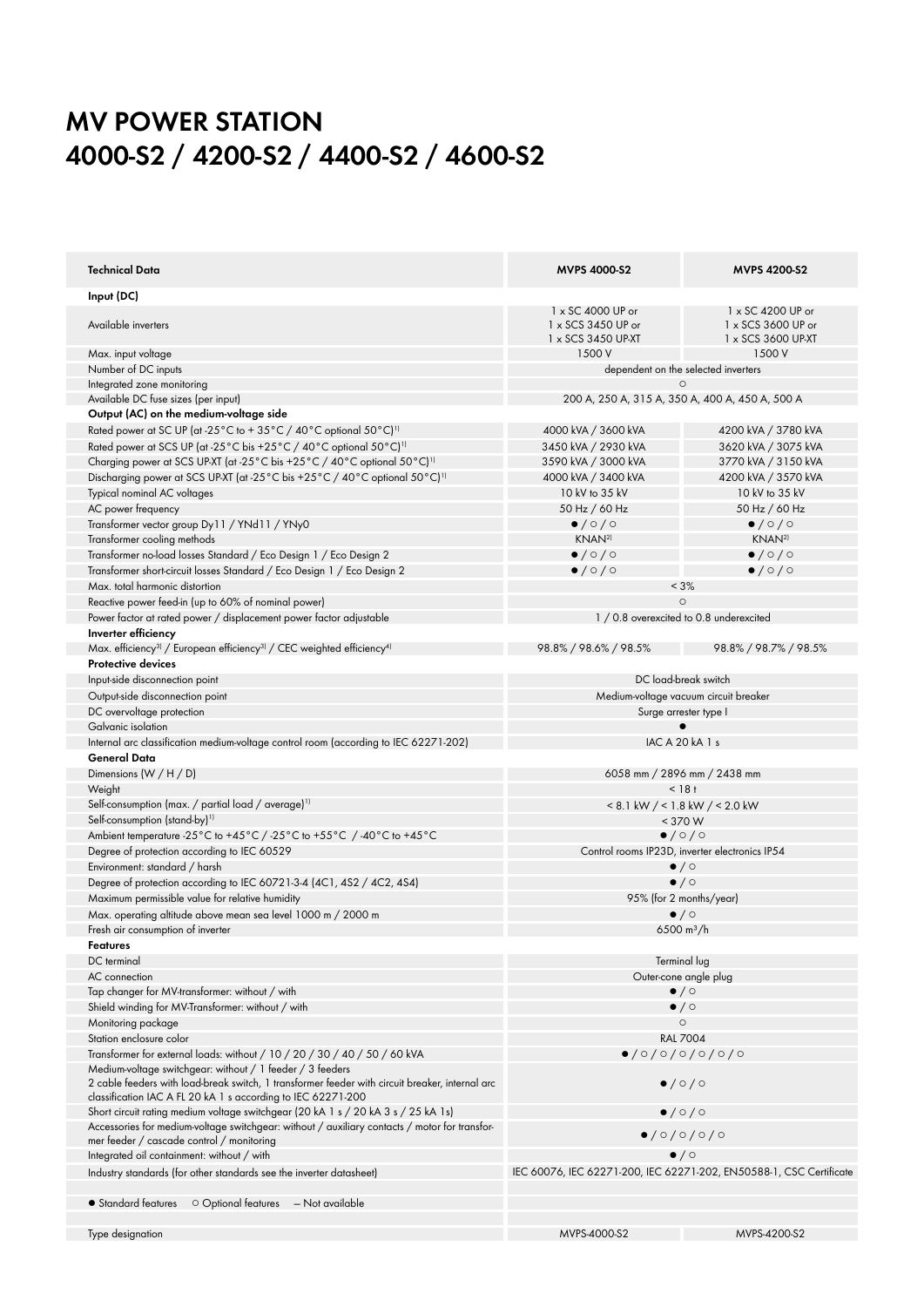1) Data based on inverter. Further details can be found in the data sheet of the inverter.

2) KNAN = Ester with natural air cooling

3) Efficiency measured at inverter without internal power supply

4) Efficiency measured at inverter with internal power supply

| <b>Technical Data</b>                                                                                                                                        | <b>MVPS 4400-S2</b>                                           | <b>MVPS 4600-S2</b>                                                 |
|--------------------------------------------------------------------------------------------------------------------------------------------------------------|---------------------------------------------------------------|---------------------------------------------------------------------|
| Input (DC)                                                                                                                                                   |                                                               |                                                                     |
| Available inverters                                                                                                                                          | 1 x SC 4400 UP or<br>1 x SCS 3800 UP or<br>1 x SCS 3800 UP-XT | 1 x SC 4600 UP or<br>1 x SCS 3950 UP or<br>1 x SCS 3950 UP-XT       |
| Max. input voltage                                                                                                                                           | 1500 V                                                        | 1500 V                                                              |
| Number of DC inputs                                                                                                                                          | dependent on the selected inverters                           |                                                                     |
| Integrated zone monitoring                                                                                                                                   | ∩                                                             |                                                                     |
| Available DC fuse sizes (per input)                                                                                                                          |                                                               | 200 A, 250 A, 315 A, 350 A, 400 A, 450 A, 500 A                     |
| Output (AC) on the medium-voltage side                                                                                                                       |                                                               |                                                                     |
| Rated power at SC UP (at -25°C to +35°C /40°C optional 50°C) <sup>11</sup>                                                                                   | 4400 kVA / 3960 kVA                                           | 4600 kVA / 4140 kVA                                                 |
| Rated power at SCS UP (at -25°C bis +25°C / 40°C optional 50°C) <sup>11</sup>                                                                                | 3800 kVA / 3230 kVA                                           | 3960 kVA / 3365kVA                                                  |
| Charging power at SCS UP-XT (at -25°C bis +25°C / 40°C optional 50°C) <sup>11</sup>                                                                          | 3950 kVA / 3300 kVA                                           | 4130 kVA / 3455 kVA                                                 |
| Discharging power at SCS UP-XT (at -25°C bis +25°C / 40°C optional 50°C) <sup>11</sup>                                                                       | 4400 kVA / 3740 kVA                                           | 4600 kVA / 3910 kVA                                                 |
| Typical nominal AC voltages                                                                                                                                  | 10 kV to 35 kV                                                | 10 kV to 35 kV                                                      |
| AC power frequency                                                                                                                                           | 50 Hz / 60 Hz                                                 | 50 Hz / 60 Hz                                                       |
| Transformer vector group Dy11 / YNd11 / YNy0<br>Transformer cooling methods                                                                                  | $\bullet$ /0/0<br>KNAN <sup>2)</sup>                          | $\bullet$ /0/0<br>KNAN <sup>2)</sup>                                |
|                                                                                                                                                              | $\bullet$ /0/0                                                | $\bullet$ /0/0                                                      |
| Transformer no-load losses Standard / Eco Design 1 / Eco Design 2<br>Transformer short-circuit losses Standard / Eco Design 1 / Eco Design 2                 | $\bullet$ / $\circ$ / $\circ$                                 | $\bullet$ /0/0                                                      |
| Max. total harmonic distortion                                                                                                                               |                                                               | < 3%                                                                |
| Reactive power feed-in (up to 60% of nominal power)                                                                                                          | $\circ$                                                       |                                                                     |
| Power factor at rated power / displacement power factor adjustable                                                                                           |                                                               | 1 / 0.8 overexcited to 0.8 underexcited                             |
| Inverter efficiency                                                                                                                                          |                                                               |                                                                     |
| Max. efficiency <sup>3)</sup> / European efficiency <sup>3)</sup> / CEC weighted efficiency <sup>4)</sup>                                                    | 98.8% / 98.7% / 98.5%                                         | 98.8% / 98.7% / 98.5%                                               |
| <b>Protective devices</b>                                                                                                                                    |                                                               |                                                                     |
| Input-side disconnection point                                                                                                                               | DC load-break switch                                          |                                                                     |
| Output-side disconnection point                                                                                                                              | Medium-voltage vacuum circuit breaker                         |                                                                     |
| DC overvoltage protection                                                                                                                                    | Surge arrester type I                                         |                                                                     |
| Galvanic isolation                                                                                                                                           |                                                               |                                                                     |
| Internal arc classification medium-voltage control room (according to IEC 62271-202)                                                                         | <b>IAC A 20 kA 1 s</b>                                        |                                                                     |
| General Data                                                                                                                                                 |                                                               |                                                                     |
| Dimensions $(W / H / D)$                                                                                                                                     | 6058 mm / 2896 mm / 2438 mm                                   |                                                                     |
| Weight                                                                                                                                                       | $< 18 +$                                                      |                                                                     |
| Self-consumption (max. / partial load / average) <sup>11</sup>                                                                                               | $< 8.1$ kW $/ < 1.8$ kW $/ < 2.0$ kW                          |                                                                     |
| Self-consumption (stand-by) <sup>1)</sup>                                                                                                                    | $<$ 370 W                                                     |                                                                     |
| Ambient temperature -25°C to +45°C / -25°C to +55°C / -40°C to +45°C                                                                                         | $\bullet$ /0/0                                                |                                                                     |
| Degree of protection according to IEC 60529                                                                                                                  | Control rooms IP23D, inverter electronics IP54                |                                                                     |
| Environment: standard / harsh                                                                                                                                | $\bullet$ / $\circ$                                           |                                                                     |
| Degree of protection according to IEC 60721-3-4 (4C1, 4S2 / 4C2, 4S4)                                                                                        | $\bullet$ / $\circ$                                           |                                                                     |
| Maximum permissible value for relative humidity                                                                                                              | 95% (for 2 months/year)                                       |                                                                     |
| Max. operating altitude above mean sea level 1000 m / 2000 m                                                                                                 | $\bullet$ / $\circ$                                           |                                                                     |
| Fresh air consumption of inverter                                                                                                                            |                                                               | 6500 $\rm m^3/h$                                                    |
| <b>Features</b><br>DC terminal                                                                                                                               |                                                               |                                                                     |
| AC connection                                                                                                                                                |                                                               | Terminal lug                                                        |
| Tap changer for MV-transformer: without / with                                                                                                               | Outer-cone angle plug<br>$\bullet$ / $\circ$                  |                                                                     |
| Shield winding for MV-Transformer: without / with                                                                                                            | $\bullet$ / $\circ$                                           |                                                                     |
| Monitoring package                                                                                                                                           |                                                               | $\circ$                                                             |
| Station enclosure color                                                                                                                                      | <b>RAL 7004</b>                                               |                                                                     |
| Transformer for external loads: without / 10 / 20 / 30 / 40 / 50 / 60 kVA                                                                                    | 0/0/0/0/0/0/0                                                 |                                                                     |
| Medium-voltage switchgear: without / 1 feeder / 3 feeders<br>2 cable feeders with load-break switch, 1 transformer feeder with circuit breaker, internal arc |                                                               | $\bullet$ /0/0                                                      |
| classification IAC A FL 20 kA 1 s according to IEC 62271-200                                                                                                 |                                                               |                                                                     |
| Short circuit rating medium voltage switchgear (20 kA 1 s / 20 kA 3 s / 25 kA 1s)                                                                            | $\bullet$ / $\circ$ / $\circ$                                 |                                                                     |
| Accessories for medium-voltage switchgear: without / auxiliary contacts / motor for transfor-<br>mer feeder / cascade control / monitoring                   | 0/0/0/0/0                                                     |                                                                     |
| Integrated oil containment: without / with                                                                                                                   | $\bullet$ / $\circ$                                           |                                                                     |
| Industry standards (for other standards see the inverter datasheet)                                                                                          |                                                               | IEC 60076, IEC 62271-200, IEC 62271-202, EN50588-1, CSC Certificate |
|                                                                                                                                                              |                                                               |                                                                     |
| • Standard features<br>O Optional features<br>– Not available                                                                                                |                                                               |                                                                     |
| Type designation                                                                                                                                             | MVPS-4400-S2                                                  | MVPS-4600-S2                                                        |
|                                                                                                                                                              |                                                               |                                                                     |